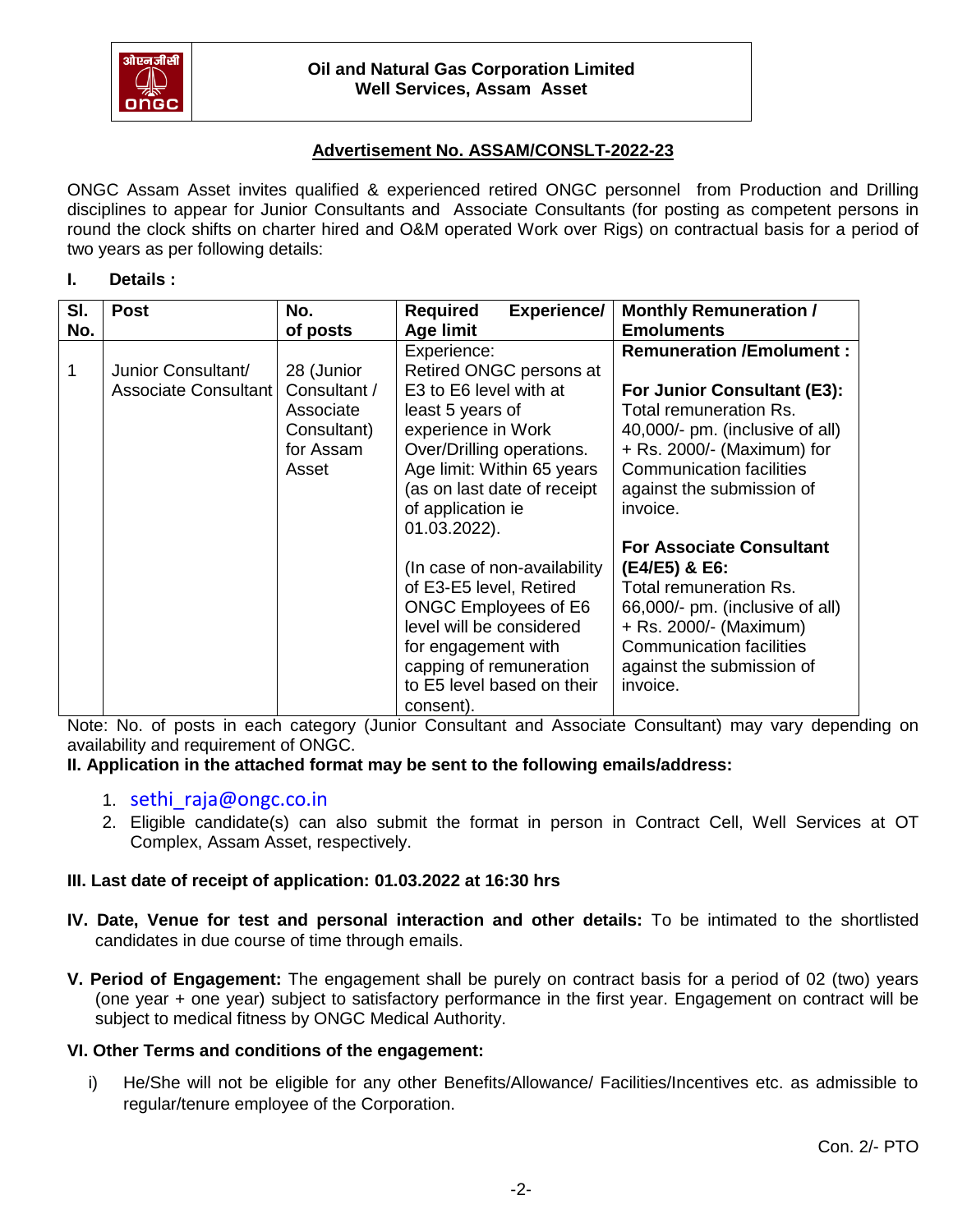- ii) Engaged personnel shall be required to work in any Charter hired/O&M operated Work Over Rigs operating in Assam Asset as Competent person in Round the Clock shift duty in 12 hours duty pattern. However, in case of exigency, he/she shall work for extended hours/holidays to complete the work without any additional payment. Duty pattern may also change at the discretion of the management.
- iii) He/She shall be eligible for one day paid leave (which will be equivalent to 2 days due to on/off nature of duty) for every completed month of duty i.e. for availing one day leave, 02 days leave has to be submitted. The leave shall be calculated on pro-rata basis and would lapse upon completion of tenure. No encashment of leave shall be allowed.
- iv) ONGC shall have the right to cancel the engagement at any time without assigning any reason thereof. However, in the normal course, engagement may be terminated from either side, without assigning any reason, by giving one month's notice.
- v) The engaged personnel will not have any financial power.
- vi) The engaged personnel will have to make his/ her own arrangements of stay in Assam Asset.
- vii) MHA guidelines in respect of Covid-19 in vogue at the time of engagement and during the tenure will be applicable.
- viii) He/She will have no right to claim for regular employment in ONGC later, by virtue of this contractual engagement.
- ix) The selected candidate will have to sign an agreement/contract with ONGC for the prospective period.
- x) Terms and conditions of this engagement shall be subject to change(s) from time to time based on Company's latest policy. In case of any conflict, guidelines published by the company through different circulars / office orders or through its official portal shall be considered as binding.
- xi) 80% of the monthly honorarium along with the reimbursement towards phone charges would be paid on monthly basis. The remaining amount of 20% of the monthly honorarium shall be paid after assessment of the performance at the end of the engagement period and on completion of assigned tasks.
- xii) The reimbursement of Mobile Bill up to maximum ₹ 2000.00 per month shall be made upon submission of bill/invoice.
- xiii) In case of absenteeism, deduction @ (Monthly Honorarium payable /Days of respective month) per day for the entire period of absence shall be applicable from the monthly payment due to him.

## **VII. Roles and responsibilities during duty/tenure:**

The Junior Consultant/ Associate Consultant shall be responsible for complete supervision of all activities associated with Work Over operation in round the clock (RTC) shift pattern such as:

- i) Adequate inspection of the installation and the equipment thereof;
- ii) A thorough supervision of all operations at the installation;
- iii) The installation, running and maintenance, in safe working order, of all machinery in the mine;
- iv) To enforce requirements of Oil Mines Regulations, Compliance of Standard Operating Procedures (SOPs), Statutory guidelines and Mines Act.
- v) Regular update of QHSE documentation.
- vi) Site inspection and supervision of site preparation, rig deployment at site, smooth execution of work over operations in co-ordination with Installation Manager and other departments, preparation of pipe tally and completion report etc..
- vii) Any other responsibilities required as per DGMS and other statuary authorities.
- viii) Maintaining daily activity report and submit the same to Installation Manager. \*\*\*